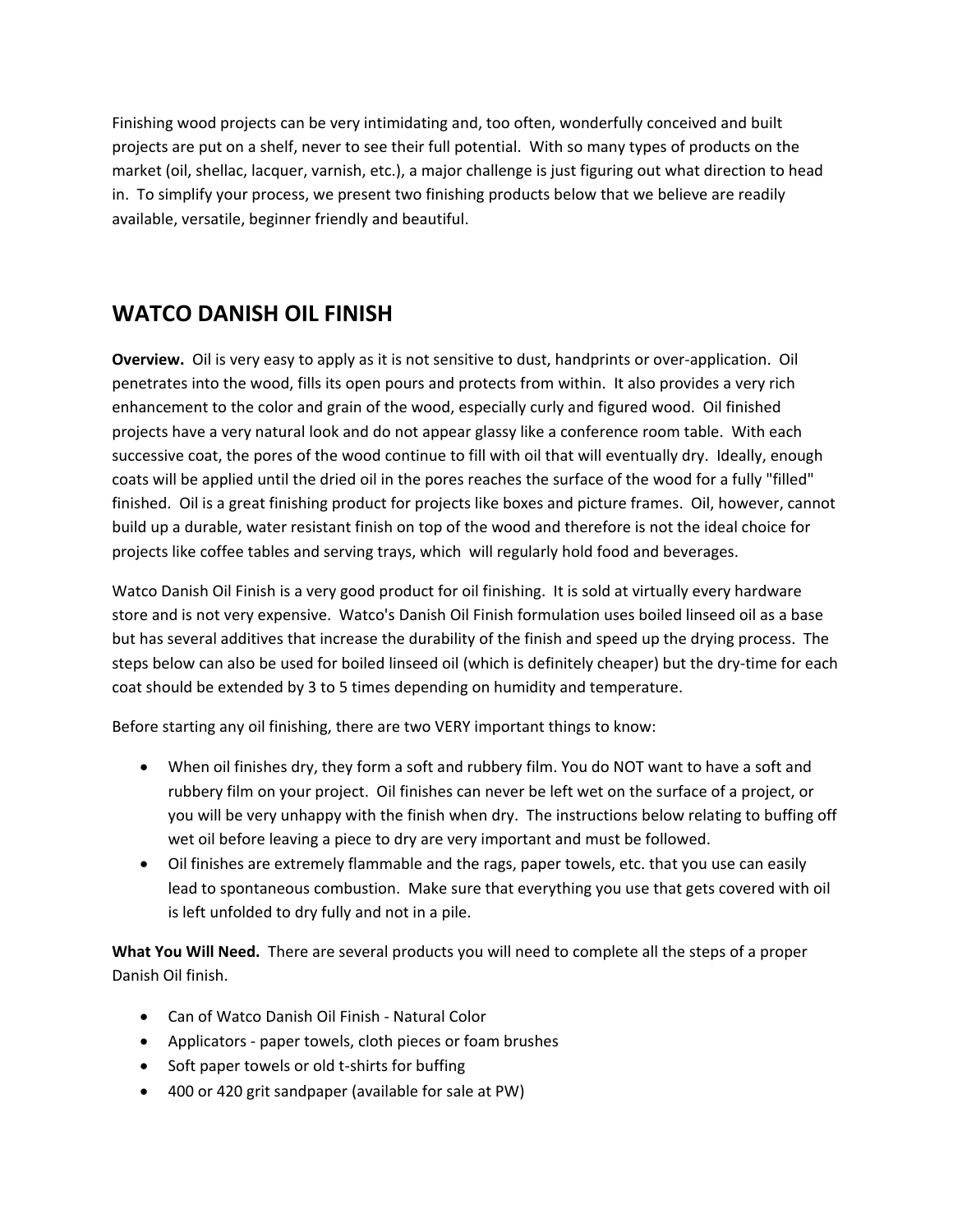- Ultra fine steel wool (0000 grade)
- White scour pad (optional, available for sale at PW)

**Application.** There are several steps that should be followed with each coat.

- When applying the oil, some will penetrate into the wood, while some will stay on top of the surface and will have to be removed.
- Apply a liberal amount of oil to the entire project ALL facets including backs, bottoms, insides, etc. ‐ with a paper towel, small piece of cloth or a foam brush. Wait 30 minutes to allow oil to penetrate. Some areas will appear fully absorbed while others seem wet on the surface. Reapply oil to the entire project again for additional absorption and wait 15 additional minutes.
- Buff all surfaces with paper towels or old t-shirts so that there is NO oil remaining on any surface. Any oil left on the surface will dry into an uneven rubbery surface coating. The importance of this step cannot be stressed enough.
- Allow sufficient time for project to dry. 24 hours is a good estimate for Watco Danish Oil but depending on temperature and humidity, additional time might be needed. Periodic buffing during this drying phase to remove any oil that seeps out over time will make the next coat easier but is not mission critical.
- Once dry, the project will feel rougher than before starting. Despite all the buffing you do, a very thin film of oil still will have dried on the surface and will be embedded with dust particles. This is NORMAL and not the sign of any mistakes. Nevertheless, this coating must be lightly sanded off before the next coat.
- Lightly sand your entire project with a very fine sandpaper like 400 or 420 grit. Your goal is to remove just the very top dried oil surface and not to remove an entire layer of wood, so be gentle and sand lightly only until you feel the surface feeling very smooth.
- Repeat all of the above steps as many times as you like until you are happy with the look, feel and luster of the project. Two or three coats will be sufficient for most amateur / hobbyist projects. Remember, each additional coat that is added until the grain and wood pores are fully filled will yield smoother and more lustrous results!
- After your final coat, bring the project up to a glassy smooth finish by buffing with ultra-fine abrasives. Buff the entire piece (or at a minimum those areas that will be visible and touched) with ultra fine steel wool (0000 grade). The results will be fantastic! If you have access to white scour pads (available at PW for sale), they are even finer and can be used for buffing after steel wool. Note that these final buffings will only be a waste of time if done before the very end and should not be done in between any two coats.
- While the oil from each coat is dry enough to be handled after approximately 24 hours, the oil takes several more days to fully cure. You may wish to consider giving the project a few additional days to cure before using it.

**Disposal of Rags.** As a reminder, never leave oily rags, paper towels, etc. piled up after use as they can very easily spontaneously combust! Always lay everything out flat and unfolded to dry. Once fully dry everything can be disposed of in the regular trash.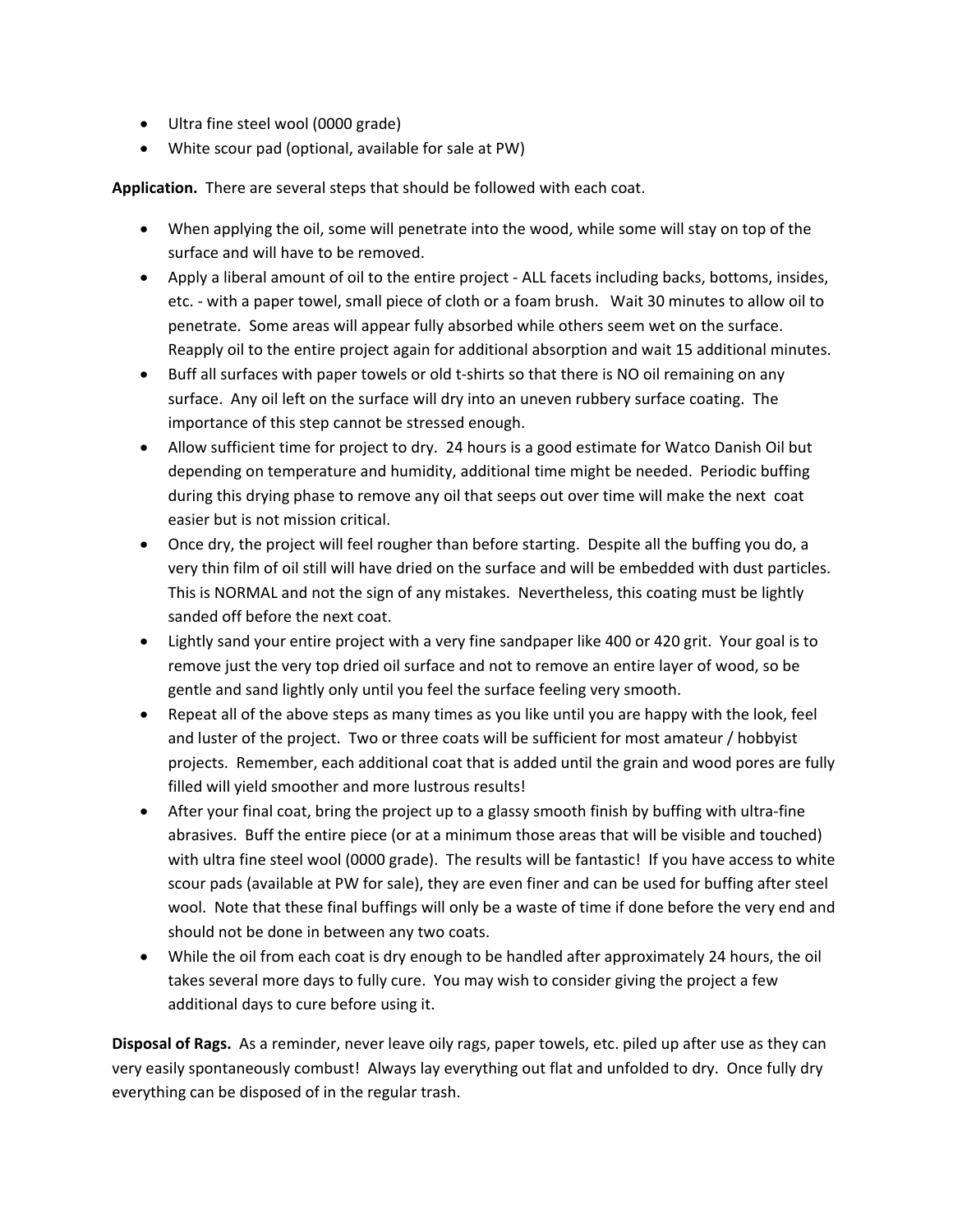**Similar Products.** There are several other products on the market that are formulated similarly to Watco Danish Oil Finish and will yield very similar results. These products include: Deft Danish Oil, Behlen Danish Oil, Maloof Finish, Behr Scandinavian Tung Oil Finish, Minwax Tung Oil Finish, Minwax Antique Oil Finish and Velvit Oil.

## **MINWAX WIPE‐ON POLYURETHANE**

**Overview.** Polyurethane is a specific type of varnish finish. Generically, varnish finishes are comprised of plastic particles suspended in a thinner. Once applied to the surface of a project and exposed to air, the thinner immediately begins to evaporate leaving behind the plastic to solidify as a hard film on top of the wood. This dried varnish finish is very hard, durable and water resistant. Because of this durability and water protection, varnish is ideal for projects like coffee tables. The major challenges, however, are that varnish finishes are very difficult to apply and repair. Varnish is very sensitive to dust, finger prints and uneven application. Additionally, a varnish finish, once scratched, can be very difficult to repair, especially compared to how easy it is to fix a damaged oil finish.

Varnish finishes are usually applied with a brush (very difficult) or sprayed on (extremely difficult). However, several wiping varnishes are on the market to allow for easier, wipe-on application. The wiping varnishes are standard polyurethane mixed with an extra dose of thinner to allow for very easy spreading and flow of the solution. Each layer of wiping varnish dries very thin and is more forgiving than thicker layers of varnish. Because each layer is so thin, it may take several or even many coats to reach a thickness of film coat on your project that meets your desired level of protection.

Minwax Wipe‐On Polyurethane is a very good product for wiping varnish finishing. It is sold at virtually every hardware store and is not very expensive.

Before starting any varnish finishing it is very important to know that varnish finishes are extremely flammable and the rags, paper towels, etc. that you use can easily lead to spontaneous combustion. Make sure that everything you use that gets covered with oil is left unfolded to dry fully and not in a pile.

**What You Will Need.** There are several products you will need to complete all the steps of a proper Wipe‐On Poly finish.

- Can of Minwax Wipe-On Poly Satin for less shine, Gloss for high shine
- Can of Mineral Spirits (thinner) for cleaning of project and thinning of varnish (if old)
- Applicators paper towels, cloth pieces or foam brushes
- 220 or 240 grit sandpaper (available for sale at PW)
- Ultra fine steel wool (0000 grade)
- White scour pad (optional, available for sale at PW)

**Application.** There are several steps that should be followed with each coat.